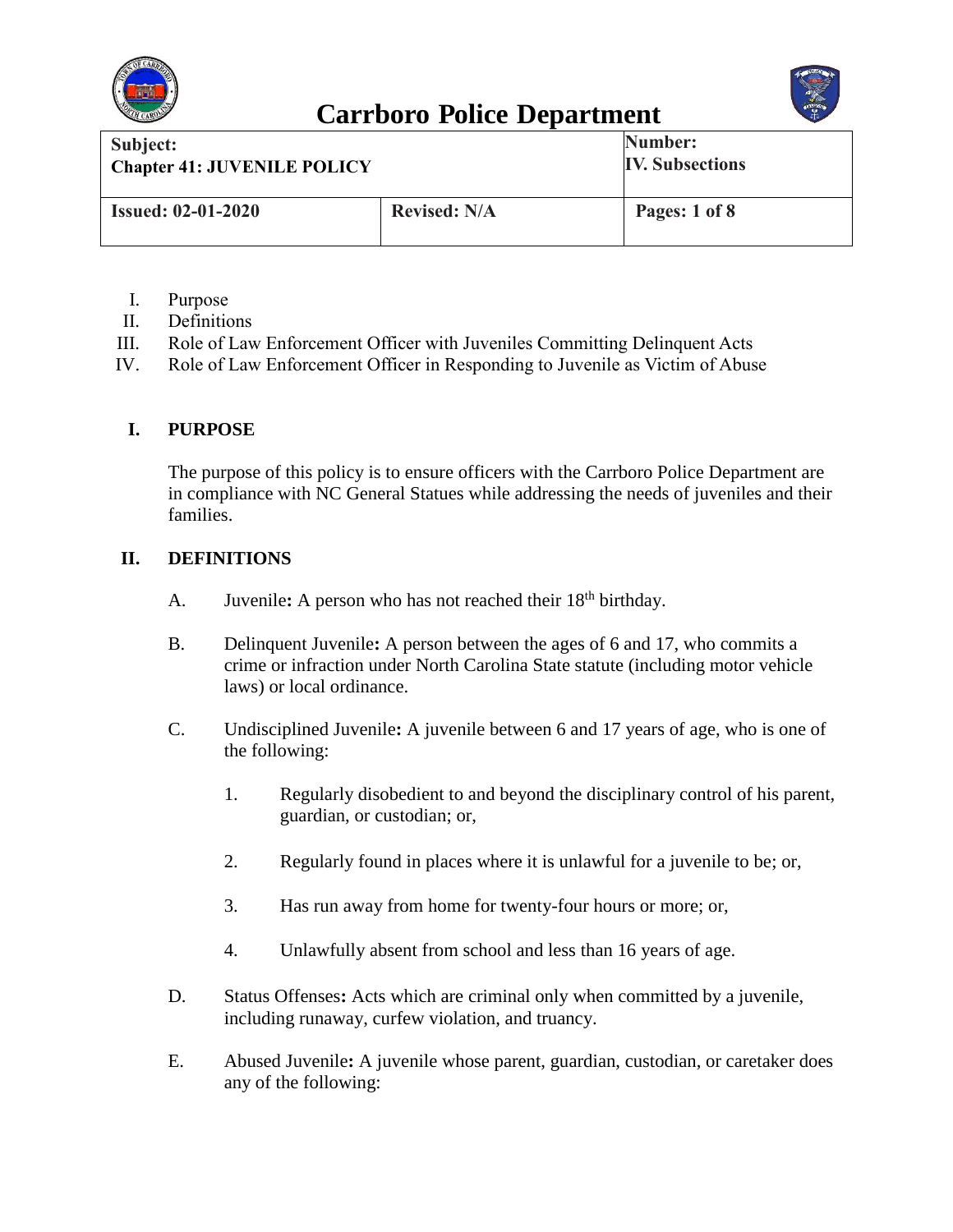



| Subject:<br><b>Chapter 41: JUVENILE POLICY</b> |                     | Number:<br><b>IV. Subsections</b> |
|------------------------------------------------|---------------------|-----------------------------------|
| <b>Issued: 02-01-2020</b>                      | <b>Revised: N/A</b> | Pages: 2 of 8                     |

- 1. Inflicts or allows to be inflicted upon the juvenile a serious physical injury by other than accidental means;
- 2. Creates or allows to be created a substantial risk of serious physical injury to the juvenile by other than accidental means;
- 3. Uses or allows to be used upon the juvenile cruel or grossly inappropriate procedures or devices to modify behavior;
- 4. Commits or encourages the commission of a sexual act on the juvenile, including but not limited to rape, violations of obscenity laws, taking indecent liberties, or promoting prostitution of a juvenile;
- 5. Creates or allows to be created serious emotional damage to the juvenile; serious emotional damage is evidence by a juvenile's severe anxiety, depression, withdrawal, or aggressive behavior towards himself or others;
- 6. Encourages, directs, or approves of delinquent acts involving moral turpitude committed by the juvenile; or,
- 7. Commits or allows to be committed an offense under G.S. 14-43.11 (human trafficking), G.S. 14-43.12 (involuntary servitude), or G.S. 14- 43.13 (sexual servitude) against the child.
- F. Neglected Juvenile**:** A juvenile less than 18 years of age who:
	- 1. Does not receive proper care, remedial care, supervision, or discipline from a parent, guardian, custodian, or caretaker; or,
	- 2. Has been abandoned; or,
	- 3. Has not been provided necessary medical care; or,
	- 4. Lives in an environment that is injurious to his welfare; or,
	- 5. Has been placed for care or adoption in violation of the law.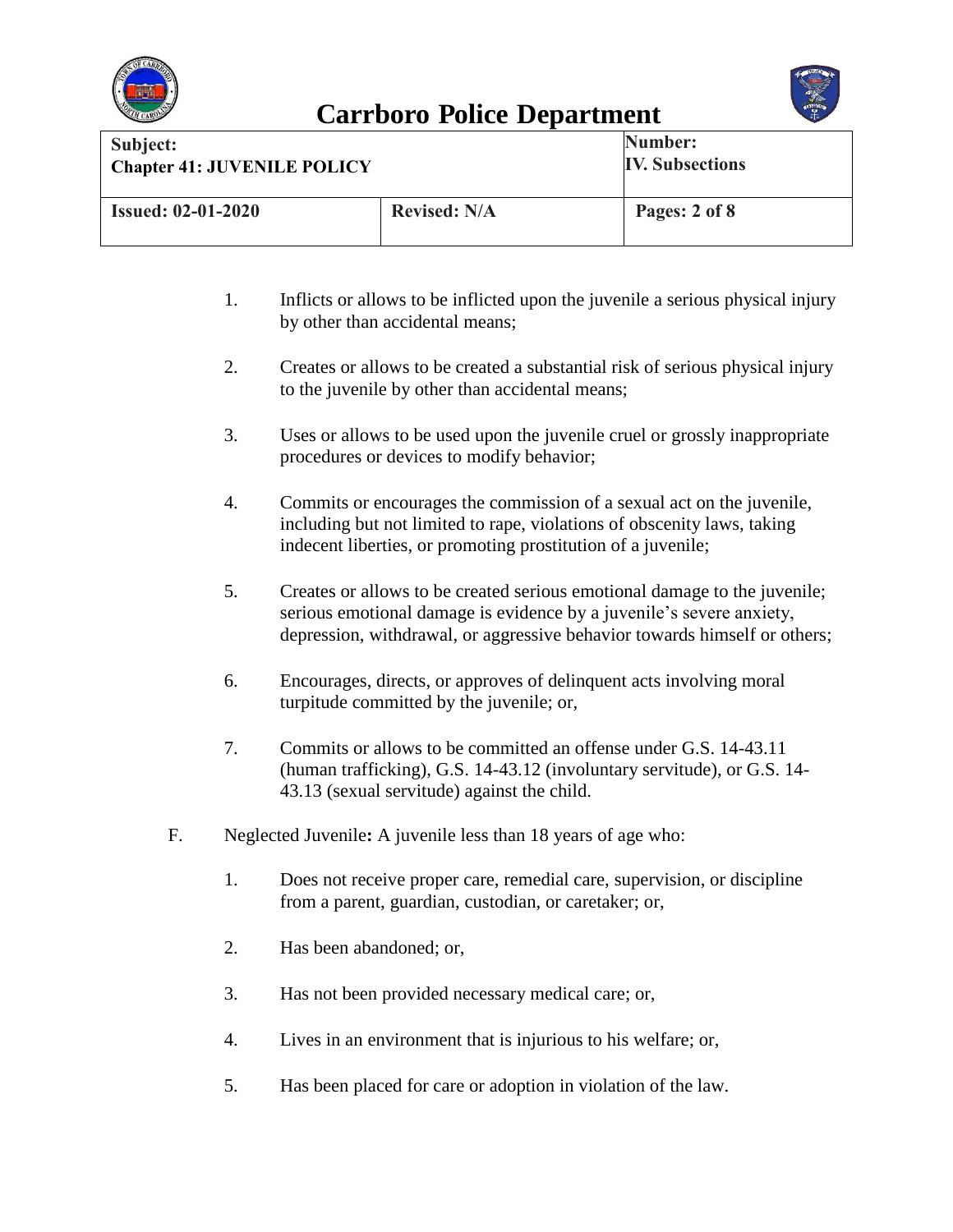



| Subject:                           |                     | Number:                |
|------------------------------------|---------------------|------------------------|
| <b>Chapter 41: JUVENILE POLICY</b> |                     | <b>IV. Subsections</b> |
| <b>Issued: 02-01-2020</b>          | <b>Revised: N/A</b> | Pages: 3 of 8          |

- G. Temporary Custody**:** The taking of physical custody and providing personal care and supervision of a juvenile until a secure or non-secure custody order can be obtained, or until released into the custody of a parent or guardian.
- H. Non-secure Custody: Ordered by the Court. Placement is with the Department of Social Services or a facility named in the court order.
- I. Secure Custody**:** Ordered by the Court and detention must be in a detention facility approved by North Carolina Department of Juvenile Justice.
- J. Juvenile Complaint**:** A pleading of abuse, neglect, dependency, or delinquency requesting the Juvenile Court to hear the matter. Filing a complaint does not necessarily mean the case will go to court. A juvenile court intake counselor will meet with the juvenile and his parents. Except for serious felony charges, it is at the discretion of the Office of Juvenile Justice to devise a diversion plan instead of a court trial.
- K. Juvenile Petition**:** A juvenile complaint once an intake counselor has approved it for Court.

#### **III. ROLE OF LAW ENFORCEMENT OFFICER WITH JUVENILES COMMITTING DELINQUENT ACTS**

- A. Filing a Juvenile Complaint:
	- 1. The officer completes the complaint, which must include the juvenile's name, address, parent or guardian contact information, witness information, and the facts of the crime.
	- 2. The officer must sign the complaint and swear in front of a magistrate, Juvenile Clerk of Courts, Clerk in the Office of Juvenile Justice, or notary that the information is accurate.
	- 3. The original complaint, along with copies of statements, photographs, and other documents related to the case are taken to the Office of Juvenile Justice.

**NOTE:** An investigator can assist with the process.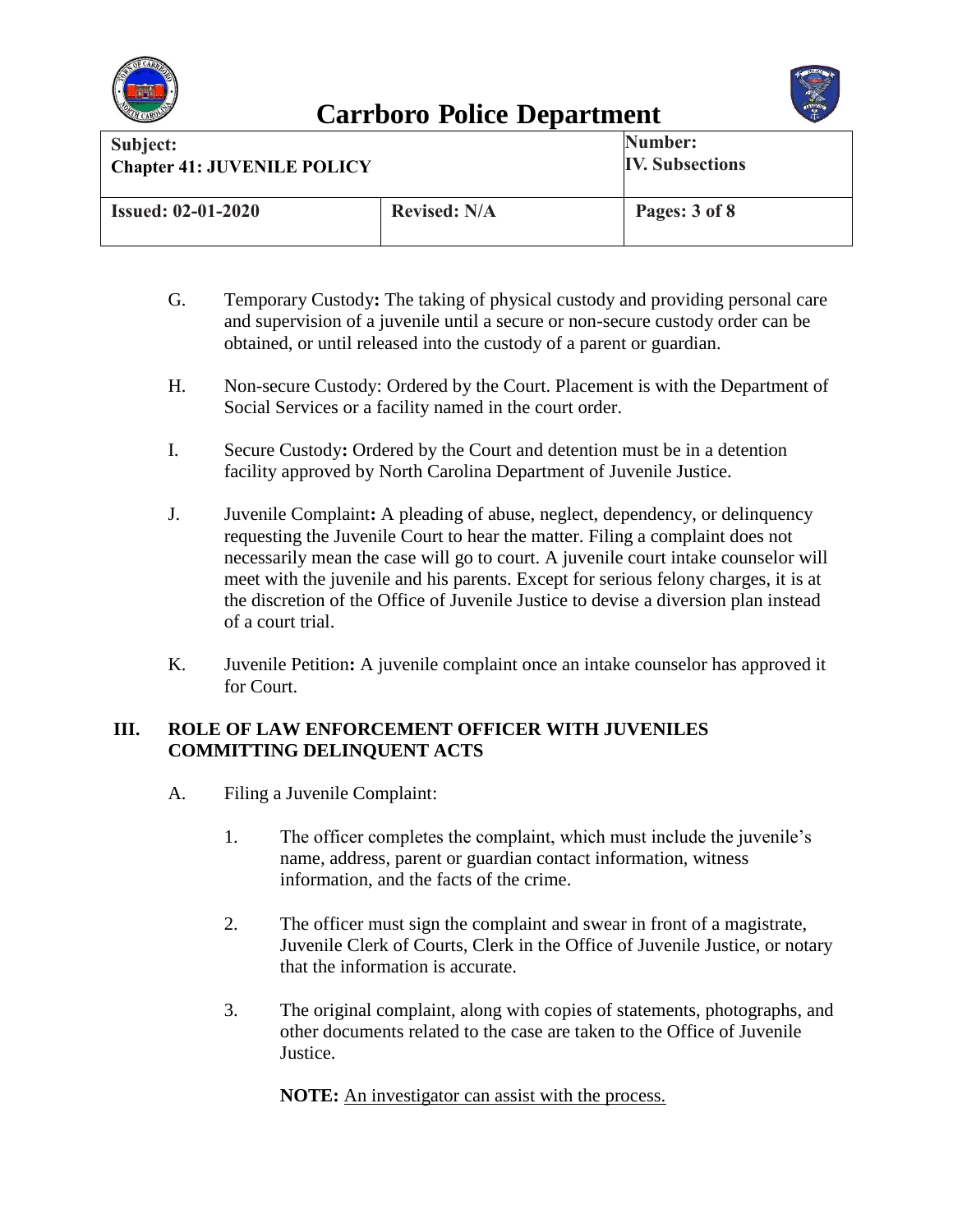



| Subject:                           |                     | Number:                |
|------------------------------------|---------------------|------------------------|
| <b>Chapter 41: JUVENILE POLICY</b> |                     | <b>IV. Subsections</b> |
|                                    |                     |                        |
| <b>Issued: 02-01-2020</b>          | <b>Revised: N/A</b> | Pages: 4 of 8          |
|                                    |                     |                        |

- B. An Arrest Report/Juvenile Custody form will be completed when the circumstances are such that if the juvenile were an adult, an arrest would be reported. This applies if the juvenile is cited or summoned to Juvenile Court as well.
- C. An officer may take temporary custody of a juvenile under any of the following circumstances:
	- 1. A secure or non-secure custody order has been issued by a Judge, even if the order is not in the possession of the officer and has not been executed.
	- 2. The officer witnessed the juvenile committing a crime.
	- 3. The officer has probable cause to believe that the juvenile has committed a felony.
	- 4. The officer has probable cause to believe that the juvenile has committed a misdemeanor and unless immediately taken into custody:
		- a. Will not be apprehended later; or,
		- b. May cause physical injury to himself or others, or damage property.
	- 5. The juvenile has committed either shoplifting (G.S. 14-72.1) or impaired driving (G.S. 20-138.1 and G.S. 20-138.2).
	- 6. The officer has reasonable grounds to believe that the juvenile is undisciplined.
	- 7. The officer has reasonable grounds to believe that the juvenile is abused, neglected, or dependent and that the juvenile would be injured or could not be taken into custody if it were first necessary to obtain a secure custody order.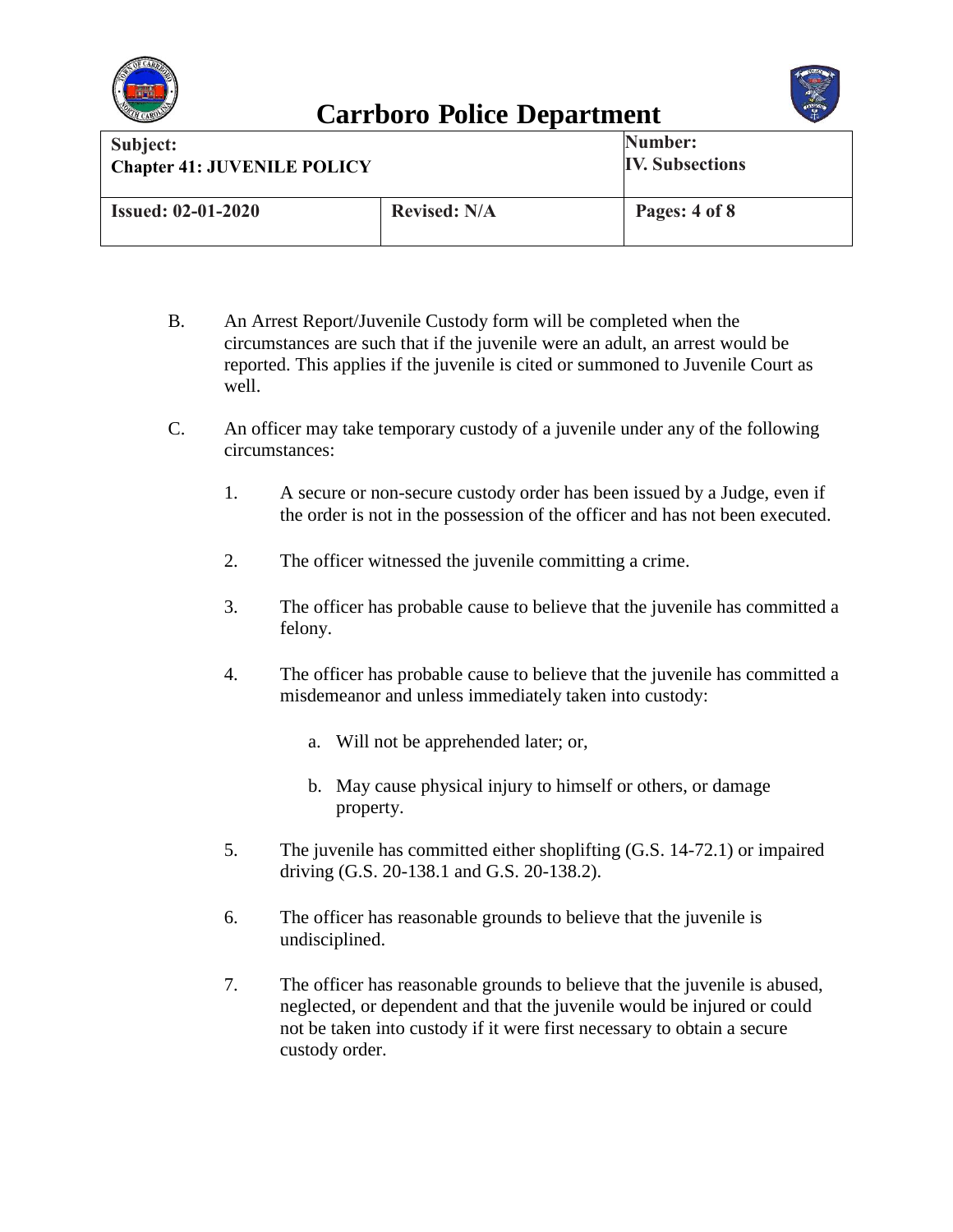



| Subject:<br><b>Chapter 41: JUVENILE POLICY</b> |                     | Number:<br><b>IV. Subsections</b> |
|------------------------------------------------|---------------------|-----------------------------------|
| <b>Issued: 02-01-2020</b>                      | <b>Revised: N/A</b> | Pages: 5 of 8                     |

- 8. The officer has reasonable grounds to believe that the juvenile is an absconder from a State training school or detention facility.
- D. Status offenders, juveniles involuntarily committed, and juveniles determined to be abused, neglected, or undisciplined will not be placed in a secure setting, in an adult jail, or secure areas in the Police Department.
- E. After a Juvenile is Taken into Temporary Custody:
	- 1. The officer **must** notify the juvenile's parent, guardian, custodian, or caretaker that the juvenile has been taken into temporary custody and advise that person of their right to be present with the juvenile.

**NOTE:** Inability to contact the parent, guardian, custodian, or caretaker is not grounds for the release of the juvenile.

- 2. The officer will hand deliver a parent notification form or ensure that is mailed, even if telephone contact was made.
- 3. The juvenile will be released to the parent, guardian, custodian or caretaker if the officer decides that continued custody is not needed.
- 4. In cases of abused or neglected juveniles, the officer or an investigator will communicate with the Department of Social Services, who shall consider a pre-hearing diversion. If the decision is made to file a juvenile complaint, the Department of Social Services will contact a District Court Judge.
- 5. A juvenile taken into temporary custody shall not be held for more than 12 hours, or for more than 24 hours if any of the 12 hours falls on a Saturday, Sunday, or legal holiday.
- F. Further Investigation
	- 1. **Juvenile Miranda Rights:** If the juvenile is taken into custody for a delinquent act and further investigation is needed, the officer will read the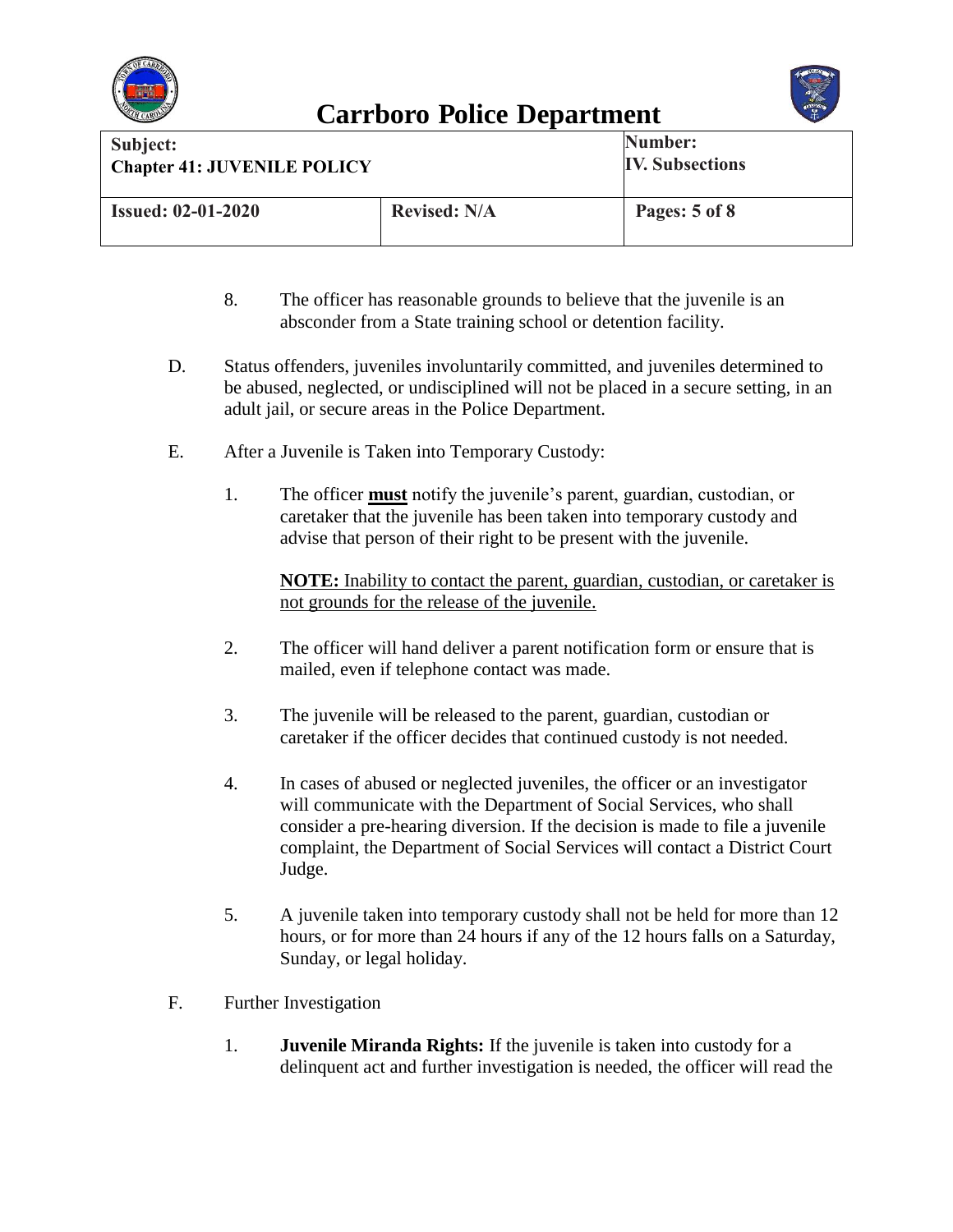



| Subject:<br><b>Chapter 41: JUVENILE POLICY</b> |                     | Number:<br><b>IV. Subsections</b> |
|------------------------------------------------|---------------------|-----------------------------------|
| <b>Issued: 02-01-2020</b>                      | <b>Revised: N/A</b> | Pages: 6 of 8                     |

juvenile his Juvenile Miranda Rights waiver form. The juvenile should sign the Miranda Rights waiver form.

- a. If the juvenile is 15 years old or younger, a parent, custodian, guardian or attorney must be present.
- b. If the juvenile is 16 or older, he has the right to have a parent, custodian, guardian or attorney present before making a statement. They may waive that right.
- 2. **Obtaining a Statement:** When possible, have the juvenile write a statement as to what happened. The juvenile and his parent should sign the statement. The officer should note the date and time and sign as a witness.

**NOTE:** Even if the juvenile is not in custody, it is good practice to have him sign a Miranda Rights waiver form before issuing a statement. If the juvenile does not sign a waiver, the officer must document that the juvenile was told that he was not under arrest and free to leave at any time, and that they agreed to talk.

G. Fingerprinting and Photographing Juveniles

The officer shall fingerprint and photograph a juvenile who is in custody when:

- 1. The Juvenile was at least 10 years old when the crime was committed; **and**,
- 2. A complaint has been prepared for filing as a petition; **and**,
- 3. The crime is a non-divertible offense as set forth in G.S. 7B-1701;
	- a. Murder
	- b. Rape
	- c. Sex Offense
	- d. Crime Against Nature
	- e. First Degree Burglary
	- f. Arson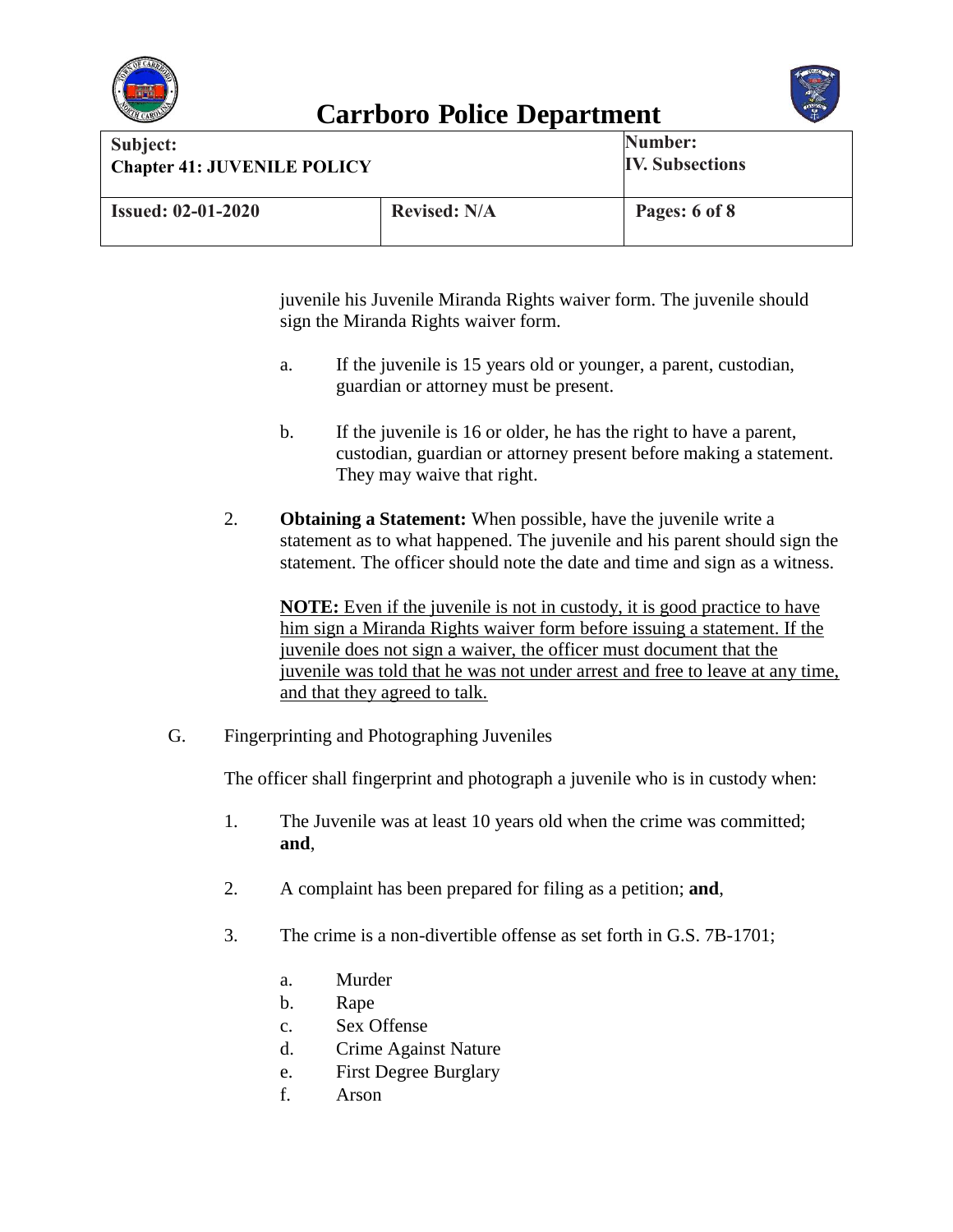



| Subject:<br><b>Chapter 41: JUVENILE POLICY</b> |                     | Number:<br><b>IV. Subsections</b> |
|------------------------------------------------|---------------------|-----------------------------------|
| <b>Issued: 02-01-2020</b>                      | <b>Revised: N/A</b> | Pages: 7 of 8                     |

- g. Any violation of Article 5, Chapter 90 that would constitute a felony if committed by an adult.
- h. Any felony which involves the willful infliction of serious bodily injury upon another or which was committed by use of a deadly weapon.
- H. Secure Custody

If after further investigation, it is determined that the juvenile needs to be placed in secure custody, the following steps should be taken:

- 1. Contact a Juvenile Court Counselor who will prepare a Secure Custody Order.
- 2. Prepare the juvenile complaint and have it verified before a magistrate, clerk, or notary.
- 3. Copies of the original Juvenile Complaint and Secure Custody Order will be given to the officer, the juvenile, the family, and the detention center. The Juvenile Court Intake Counselor will file the originals with the Clerk of Courts.
- 4. The officer will transport the juvenile to the facility.
- 5. Delinquent offenders (under 18) that are taken into the secure part of the police department must be recorded on the Secure Juvenile Holding Log.
- 6. Juveniles may not be held in the secure area for longer than 6 hours before and 6 hours after a court appearance, or 6 hours for processing purposes.
- 7. All juveniles that are held securely must be separate from sight and sound of adult offenders.

#### **IV. ROLE OF LAW ENFORCEMENT OFFICER IN RESPONDING TO JUVENILE AS VICTIM OF ABUSE**